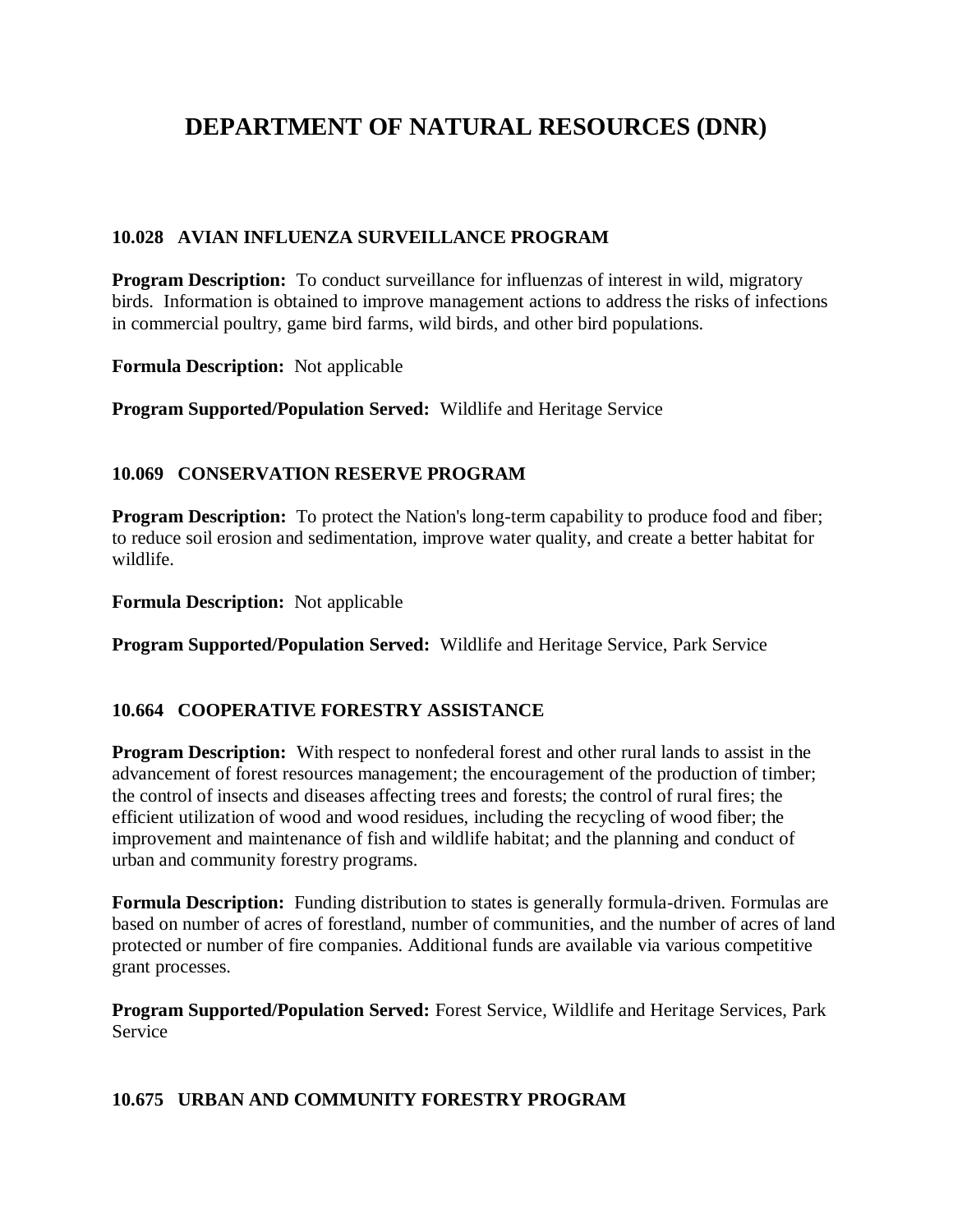**Program Description:** To plan for, establish, manage and protect trees, forests, green spaces and related natural resources in and adjacent to cities and towns. The urban forestry program provides ecosystem services, social and economic benefits and links governmental, private and grassroots organizations and resources to improve the quality of life in these cities and towns.

**Formula Description:** The Federal contribution to the overall implementation of a planned project may have a matching requirement, but that match is negotiated. There is no statutory match.

#### **Program Supported/Population Served:** Park Service

#### **10.676 FOREST LEGACY PROGRAM**

**Program Description:** To effectively protect and conserve environmentally important forest areas that are threatened by conversion to no forest uses, through conservation easements and other mechanisms. The FLP is a voluntary private land conservation partnership between the Forest Service, participating States, land trusts, private landowners, and others. The Program works with State partners and operates on a willing seller and willing buyer basis and is completely non-regulatory in its approach. No eminent domain authority or adverse condemnation is authorized for this Program. Participating States are required to complete an Assessment of Need (AON), which analyzes the need and areas of priority for the program and describes how the program will be implemented within the State.

**Formula Description:** Federal contribution cannot exceed 75 percent of the total project costs, and at least a 25 percent non-Federal cost share is required. The non-Federal cost share may consist of: funds, donations, land or interests in land, in-kind contributions, direct costs, indirect costs, and others as determined by the Forest Service. Funds will be provided to the States on a per-project basis, as determined by the annual Appropriations Law. The non-Federal cost share can occur at any phase of the project within the legal grant period, including planning, developing future projects, acquisition, capital improvement, management, or administrative activities.

#### **Program Supported/Population Served:** Forest Service

#### **10.678 FOREST STEWARDSHIP PROGRAM**

**Program Description:** Helps state forestry agencies and other partners improve the management, restoration, and protection of private forestlands. Forest Stewardship provides technical assistance to private forest landowners by helping them manage, restore, and protect their forestland.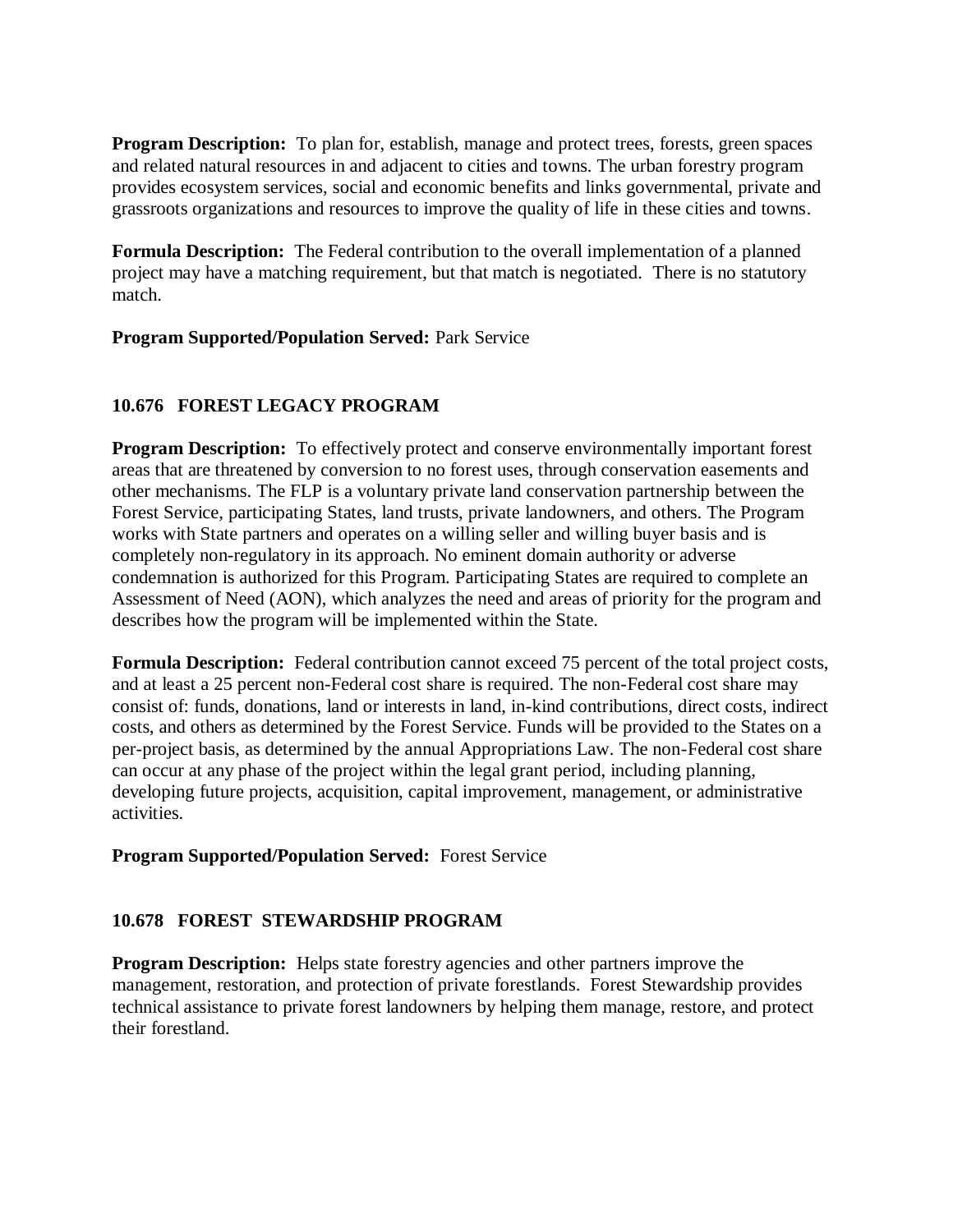**Formula Description:** Funding distribution to states is generally formula-driven. Formulas are based on number of landowners and number of acres of forestland. Additional funds are available via various competitive grant processes.

#### **Program Supported/Population Served:** Forest Service

## **10.680 FOREST HEALTH PROTECTION**

**Program Description:** Protect non-Federal forest and tree resources from damaging forest insects, disease causing agents, and invasive plants; develop/improve forest health protection technologies; and monitor the health of our nation's forests.

**Formula Description:** Funding for this program is allocated to states using a formula that is based on the number of acres of non-federal forest land within the states, other factors, and amount of funding available through annual appropriations.

**Program Supported/Population Served:** Forest Service**,** Wildlife and Heritage Service

# **11.407 INTERJURISDICTIONAL FISHERIES ACT OF 1986**

**Program Description:** Assists states in managing inter-jurisdictional fisheries resources. Eligible applicants are the agency of a state government authorized under its laws to regulate commercial fisheries. Pacific, Atlantic, and Gulf Inter-State Marine Fisheries Commissions Funds may be used for research and enforcement of interjurisdictional fishery resources, for the development of Fishery Management plans, and for restoration of resources damaged by a natural resource disaster.

**Formula Description:** Apportionment to states is based on average value and volume of raw fish landed by domestic commercial fishermen. No state qualifying for funding may receive less than 1/2 of 1% or more than 6% of funds appropriated in any fiscal year based on conditions of the Act. Federal funding may not exceed 75% of approved project costs, except where a project supports an approved interstate or Federal Fishery Management Plan, up to 90% federal funding may apply. The statistical factors used for fund allocation are: (1) the three-year average value of commercial fish landed; and (2) the volume of fish landed. There is no match requirement for Commission grants.

#### **Program Supported/Population Served:** Fisheries Service

# **11.419 COASTAL ZONE MANAGEMENT (CZM) ADMINISTRATION**

**Program Description:** The Maryland Coastal Zone Management (CZM) Program is a partnership between federal, state, and local governments, creating balance between economic development and natural resource protection. The program: (a) preserves and protects coastal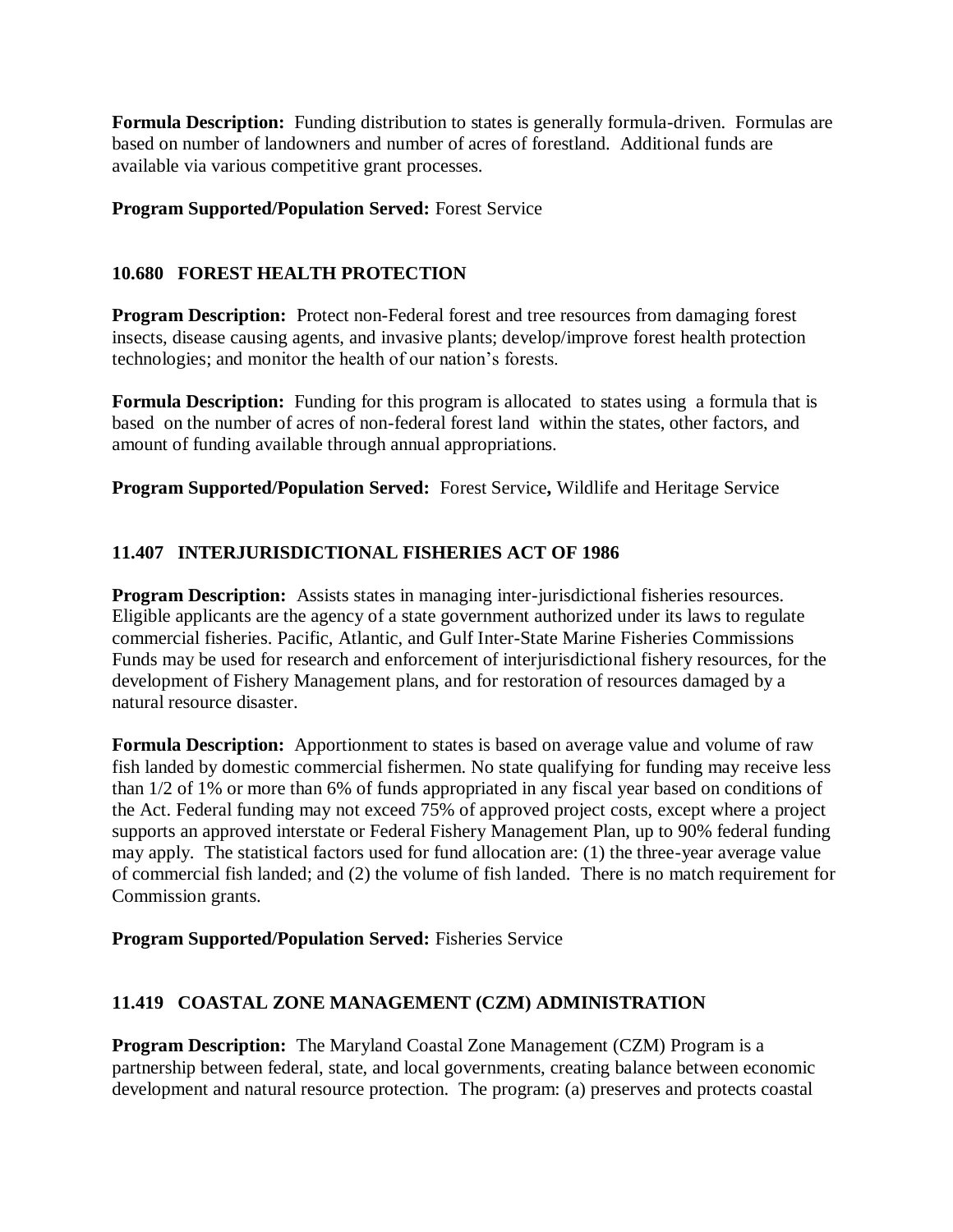resources; (b) builds sustainable coastal communities, protecting the public interest, safety, and welfare in natural hazard areas; (c) promotes coordination between federal, state, and local governments; and (d) provides for public participation. Funding supports activities furthering Maryland's commitments under the Coastal Zone Management Program, the Chesapeake Bay Agreement, and the Coastal Bays Management Plan.

**Formula Description:** Federal funds are distributed among 34 coastal states based on shoreline mileage and coastal population. Additional funds are allocated based on a weighted factor and on the quality of several mandated program reports.

**Program Supported/Population Served:** Chesapeake and Coastal Service

## **11.420 COASTAL ZONE MANAGEMENT ESTUARINE RESEARCH RESERVE**

**Program Description:** To manage protected estuarine habitats as natural field laboratories and develop a coordinated program of research and education; improve resource management of coastal areas by providing information and training to various audiences, and provide opportunities for citizens to become involved in the stewardship of coastal areas.

**Formula Description:** Funds are divided among 26 Research Reserves in the U.S. and Puerto Rico to perform operations. Construction and acquisition funds are divided based on Research Reserve needs.

**Program Supported / Population Served:** Chesapeake and Coastal Service

#### **11.426 FINANCIAL ASSISTANCE FOR NATIONAL CENTERS FOR COASTAL OCEAN SCIENCE**

**Program Description:** Enforces federal and state fisheries regulations in the Exclusive Economic Zone, located offshore of the state. DNR Police Officers focus on three areas of enforcement: commercial, recreational and charter vessels fishing in the Atlantic Ocean and returning to Maryland ports.

**Formula Description:** Department of Natural Resources Police (NRP) provide the number of hours of overtime spent on enforcing fisheries laws and regulations.

**Program Supported/Population Served:** Natural Resources Police

# **11.452 UNALLIED INDUSTRY PROJECTS**

**Program Description:** To provide grants and cooperative agreements for biological, economic, sociological, public policy, and other research and administration projects to benefit U.S. fisheries industries and contribute to the economic and social welfare of the Nation.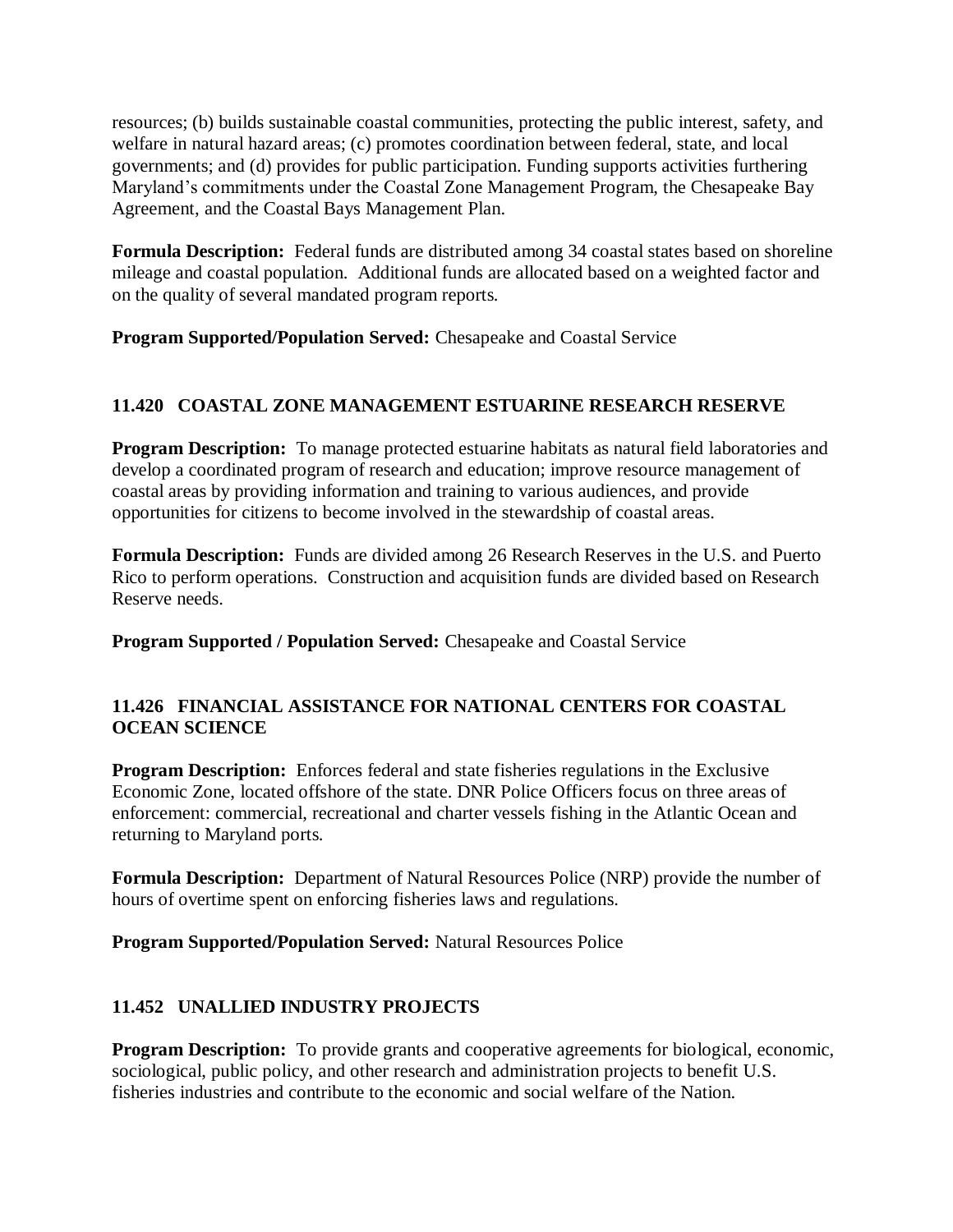**Formula Description:** This program has no statutory formula. Matching requirements are not applicable to this program.

#### **Program Supported/Population Served:** Fisheries Service

## **11.463 HABITAT CONSERVATION**

**Program Description:** To determine the effects of habitat modifications and contaminants on populations of living marine resources, restore depleted stocks that have been adversely impacted by habitat modifications, and determine if artificial or restored habitat fulfills essential habitat needs of living marine resources. Activities include a wide variety of habitat restoration, construction, management, public education activities, and research for marine and estuarine habitats, especially for species currently under, or proposed for, Federal or inter-jurisdictional management. Restoration includes, but is not limited to, activities that contribute to the return of degraded or altered marine, estuarine, coastal, and freshwater (diadromous fish) habitats to a close approximation of their function prior to disturbance. Habitat restoration activities that produce significant ecological habitat features to create buffers or "green infrastructure" that serve to protect coastal communities from sea level rise, coastal storms and flooding, or that provide adaptation to climate change are also included.

**Formula Description:** Not applicable. Project costs are funded between 50 and 100 percent.

**Program Supported/Population Served:** Fisheries Service

#### **11.472 UNALLIED SCIENCE PROGRAM**

**Program Description:** Provides grants and cooperative agreements for biological, economic, sociological, public policy, and other research and administrative projects to benefit U.S. fisheries industries and contributes to the economic and social welfare of the nation. Develops innovative approaches and methods for ensuring the safety, quality, and integrity of U.S. fishery products. Facilitates the administration, coordination and implementation of the research activities of the Cooperative Institute for Fisheries Molecular Biology (FISHTEC).

**Formula Description:** This program has no statutory formula. Projects are funded up to 100% of the federal share. Depending upon the authorization, grantee matching contributions may be required.

**Program Supported/Population Served:** Fisheries Service

#### **11.474 ATLANTIC COASTAL FISHERIES COOPERATIVE MANAGEMENT ACT**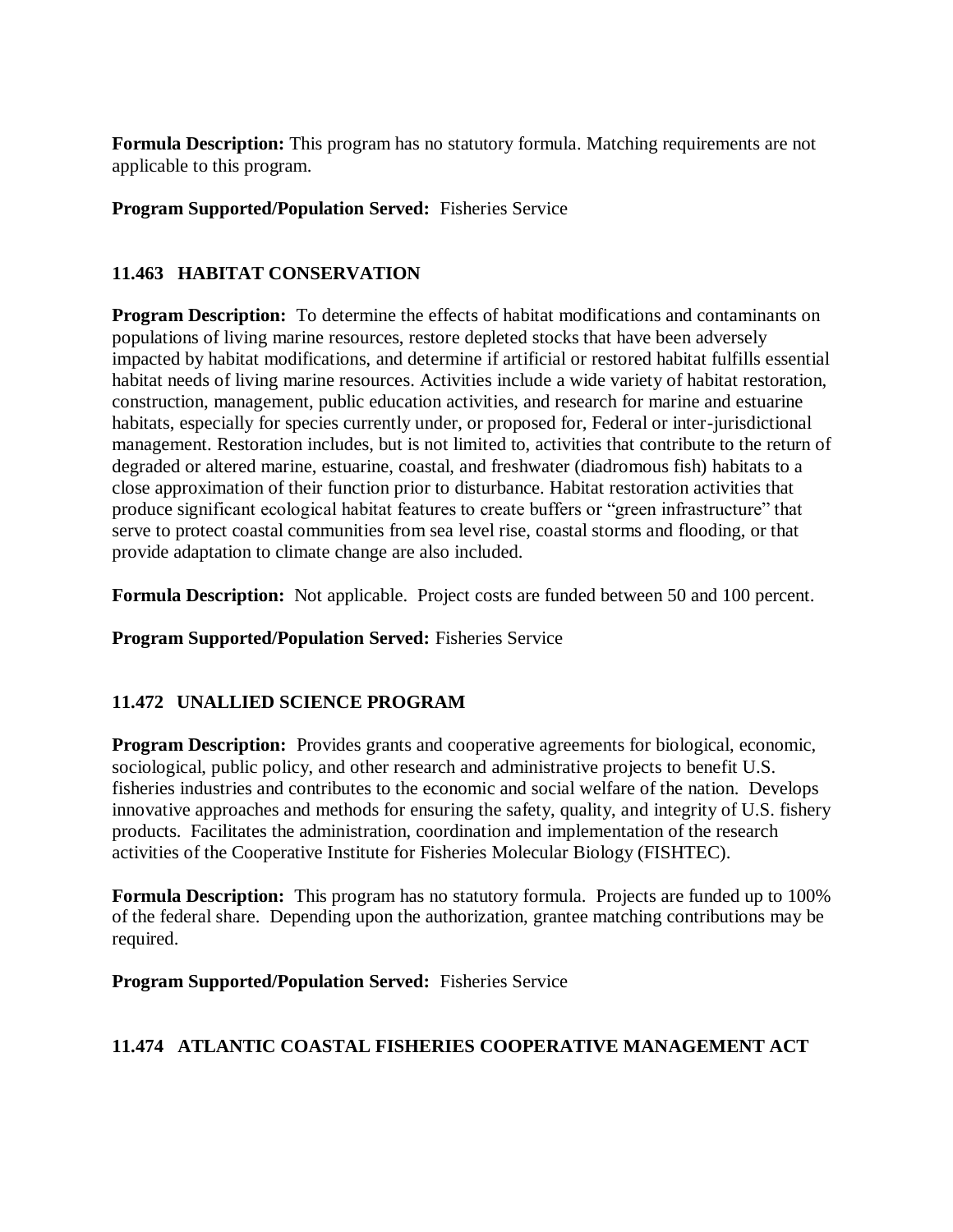**Program Description:** Supports and encourages the development, implementation, and enforcement of effective interstate conservation and management of Atlantic Coastal resources. Project activities are designed to collect information for the preparation, implementation, and enforcement of coastal fisheries management plans and State activities required within such plans. Funds may be provided to the Commission and to the state for the preparation, implementation, and enforcement of coastal fishery management plans and state activities. Funds also may be used for program activities supporting and enhancing the collection, management, and analysis of fishery data; law enforcement; habitat conservation; fishery research including biological and socioeconomic research; and fishery management planning.

**Formula Description:** This program has no statutory formula. Projects are funded up to 100% of the total project cost. A formula may be used to determine allocation of funds among eligible applicants. The formula is based on factors including the value of raw fish landed by domestic fishermen, and the number of recreational fishing trips made by anglers in the state. Recipient matching contributions are not required, but are encouraged. Direct allocations are given to the District of Columbia, the Potomac River Fisheries Commission, Atlantic Coastal States, and the Atlantic States Marine Fisheries Commission, pursuant to NOAA's discretion in accordance with the statute.

**Program Supported/Population Served:** Fisheries Service

## **11.478 CENTER FOR SPONSORED COASTAL OCEAN RESEARCH - COASTAL OCEAN PROGRAM**

**Program Description:** Enhances the spatially intensive shallow water quality-monitoring program for the Chesapeake Bay. Provides the ability to develop tools to better characterize habitats critical to living resources, such as submerged aquatic vegetation and fish spawning and nursery areas. Compliments state-funded tributary programs. Information generated by the program is used to assess the health of the Chesapeake Bay (meeting the objectives of the Clean Water Act), evaluate criteria attainment and standards, characterize water habitat and living resources, evaluate trends, and enhance understanding of estuarine processes and their response to environmental management actions.

**Formula Description:** This program has no statutory formula. Matching requirements are not applicable to this program. MOE requirements are not applicable to this program.

**Program Supported/Population Served:** Resource Assessment Service

## **15.423 BUREAU OF OCEAN ENERGY MANAGEMENT (BOEM) ENVIRONMENTAL STUDIES PROGRAM (ESP)**

**Program Description:** The Bureau of Ocean Energy Management (BOEM) provides major economic and energy benefits on a national and local level to the taxpayers, states and the American Indian community. The BOEM oversees the exploration and development of oil,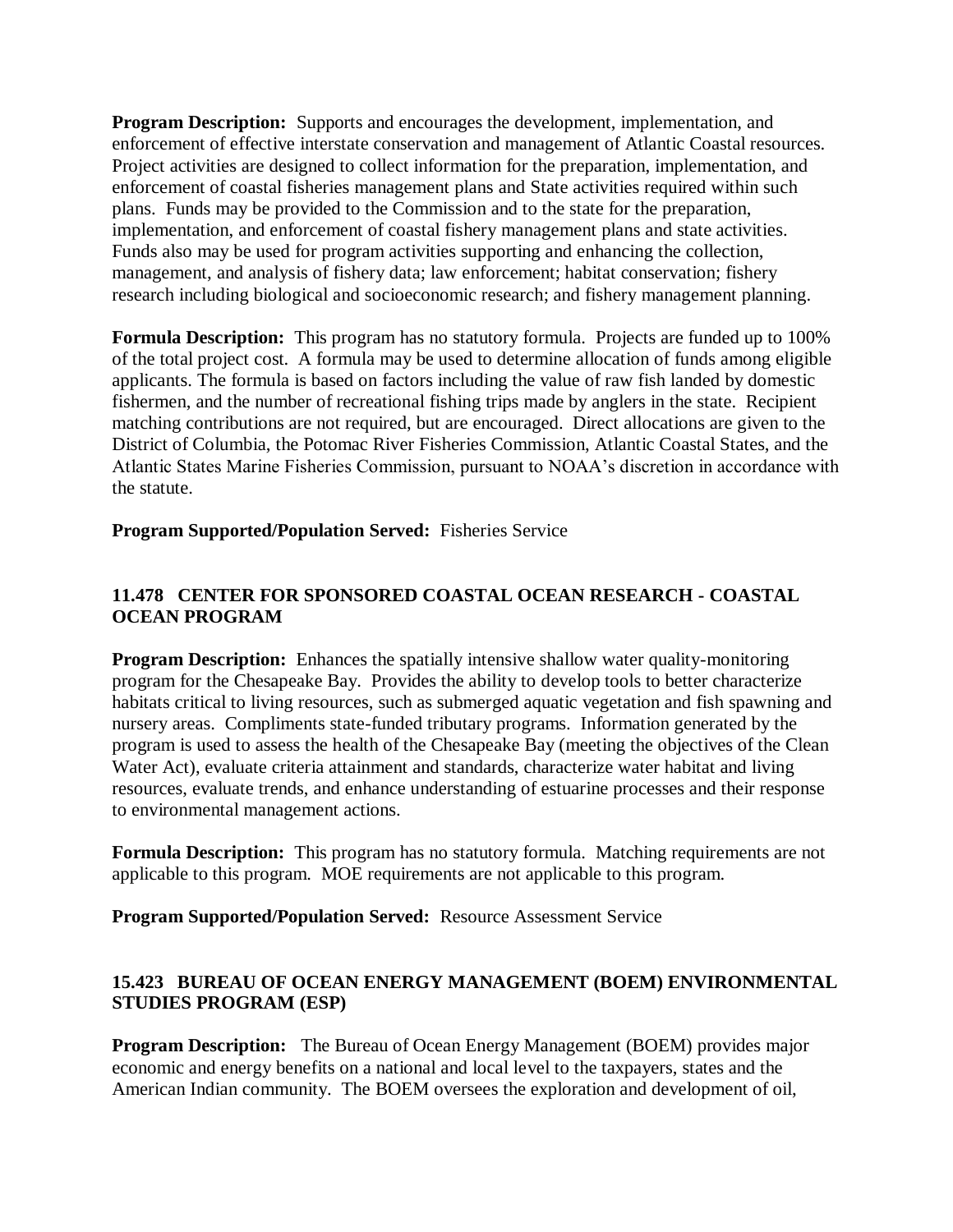natural gas and other minerals and renewable energy alternatives on the nations' outer continental shelf.

**Formula Description:** Statutory formulas are not applicable to this program.

**Program Supported/Population Served:** Chesapeake and Coastal Service

## **15.424 MARINE MINERALS ACTIVITIES – HURRICANE SANDY**

**Program Description:** To evaluate Outer Continental Shelf (OCS) sand deposits for coastal restoration and beach nourishment needs and to foster good working relationships regarding OCS mineral issues with coastal States due to effects from hurricanes and coastal erosion. This can be accomplished through a variety of activities such as conducting state needs assessments, geophysical and geological surveys of specific areas on the OCS, analysis of existing or new geophysical and geological data to delineate new borrow areas, offshore bathymetry research, seismic data analysis and interpretation, application of marine resistivity or other geophysical techniques for sand resource identification, and cultural resources identification.

**Formula Description:** Statutory formulas are not applicable to this program.

**Program Supported/Population Served:** Maryland Geological Survey

#### **15.605 SPORT FISH RESTORATION**

**Program Description:** To support activities restoring, conserving, managing, and enhancing sport fish populations and the public use and benefits from these resources. Supports activities providing boating access to public waters. Participation is limited to state fish and wildlife agencies. States must have laws for the conservation of fish that include a prohibition against a diversion of license fees paid by anglers for purposes other than the administration of the State Fish and Wildlife Agency. The State Fish and Wildlife Director annually furnishes certification of the number of paid fishing license holders. Approvable activities include land acquisition, development (including boating access sites), research, operations and maintenance, sport fish population management, and program coordination. Prohibited activities are law enforcement and public relations.

**Formula Description:** Forty percent is allocated based on land and water area of the state; 60% is allocated based on the number of paid fishing license holders. No state may receive more than 5% or less than 1% of the total apportioned. States are reimbursed up to 75% of the total project cost. Statistical factors used for fund allocation are: (1) state percentage share of land and water area, and statute miles of coastline; and (2) state percentage share of number of paid fishing license holders from the source annually certified by the state's Fish and Wildlife Agency.

**Program Supported/Population Served:** Boating Services, Fisheries Service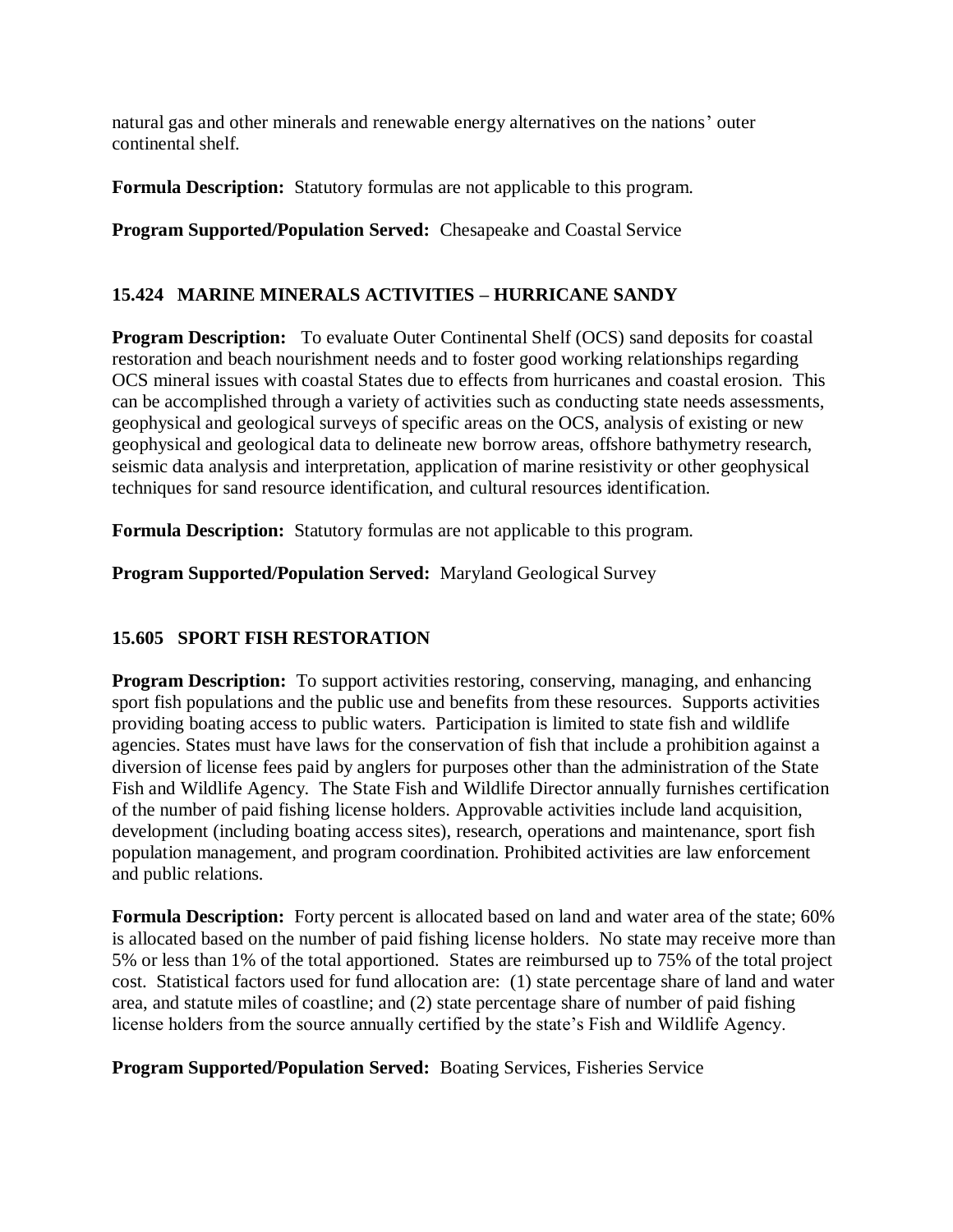## **15.611 WILDLIFE RESTORATION AND BASIC HUNTER EDUCATION**

**Program Description:** Provides funding to state wildlife agencies for wildlife restoration, habitat improvement, public use of wildlife resources, and hunter education.

**Formula Description:** Wildlife restoration funds are distributed to states by formula that includes: (1) state's land area; (2) number of paid hunting license holders, from the source annually certified by each state's fish and wildlife agency; (3) state's percentage share of population from census data. No state may receive more than 3% or less than 1% of the total hunter safety funds apportioned. States may be reimbursed up to 75% of the total project costs.

**Program Supported / Population Served:** Wildlife and Heritage Service, Natural Resources Police

#### **15.615 COOPERATIVE ENDANGERED SPECIES CONSERVATION**

**Program Description:** To provide financial assistance in the development of programs for the conservation of endangered and threatened species.

**Formula Description:** The States may receive up to 75 percent of the program costs. When two or more States have a common interest in one or more endangered or threatened species and enter into a joint agreement, the Federal share of the total project cost may be increased to 90 percent.

**Program Supported/Population Served:** Wildlife and Heritage Service, Land Acquisition and Planning

#### **15.616 CLEAN VESSEL ACT**

**Program Description:** To reduce significantly the amount of boat sewage entering Maryland's waters. DNR administers 100% grants to public and private marinas for the purchase and installation of marine sewage pump-out facilities (which empty boat holding tanks and portable toilets). Outreach efforts encourage boaters to properly dispose of waste. One objective of Chesapeake 2000 is to increase the number of pump-out facilities by 50%. With more than 450 pump-outs now in the state, Maryland is on track to meet this objective.

**Formula Description:** Grant funding is made available through Federal Clean Vessel Act (CVA) funds (75%) and State Waterway Improvement Fund funds (25%).

#### **Program Supported/Population Served:** Fisheries Service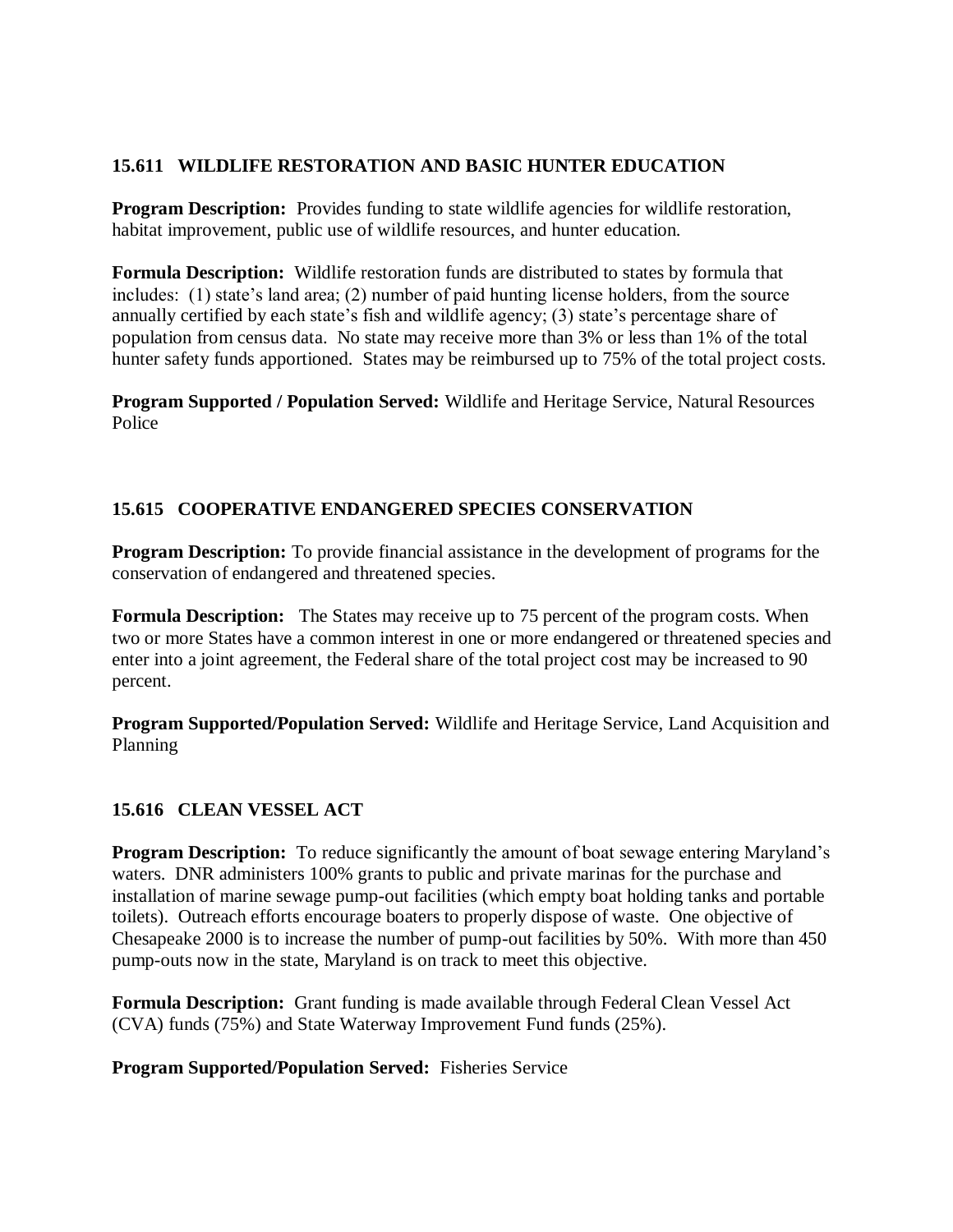## **15.622 SPORT FISHING & BOATING SAFETY ACT**

**Program Description:** Boating Infrastructure Grants (BIG) provide harbors of refuge for transient boats in Maryland waters. This Program recognizes the importance of having safe and accessible tie-up facilities and the economic impact that boating can bring to local economies. The BIG program works with partners to improve recreational boating and fishing opportunities. It strengthens community tiers to the water's edge by enhancing access to recreational, historical, cultural, natural, and scenic resources for millions of boat owners.

**Formula Description:** The funding source is the USFWS, as part of the Boating Infrastructures Grant. The BIG program has two levels of funding, Tier-1 and Tier-2. Under the Tier-1 portion, all states and territories can receive up to \$100,000 to construct or improve docking facilities for transient boats without competing against other proposals. The Tier-2 portion of the BIG program enables larger projects to compete nationwide for available funding.

**Program Supported/Population Served:** Resource Assessment Service

## **15.633 LANDOWNER INCENTIVE PROGRAM**

**Program Description:** Provides technical or financial assistance to private landowners for the protection, restoration, and management of habitat to benefit federally listed or other species determined to be at risk.

**Formula Description:** State allocation and competitive grants.

**Program Supported/Population Served:** Wildlife and Heritage Service

# **15.634 STATE WILDLIFE GRANTS**

**Program Description:** Develops and implements programs benefiting wildlife and their habitat. Only those states having comprehensive wildlife conservation plans are eligible for funding. Priority is placed on species with the greatest conservation need. DNR selects the projects submitted for funding under the program.

**Formula Description:** Apportioned by U.S. Fish & Wildlife Service in the following manner: (a) one-third is based on the ratio to which the land area of the state bears to the total land area of all states; and (b) two-thirds are based on the ratio to which the population of such state bears to the total population of all states. Amounts apportioned under this paragraph shall be adjusted equitably so that no state is apportioned a sum less than 1% of the amount available for apportionment under this paragraph for any fiscal year or more than 5% of such amount. The federal share of project costs is not to exceed 75% for a planning grant, nor exceed 50% for an implementation grant.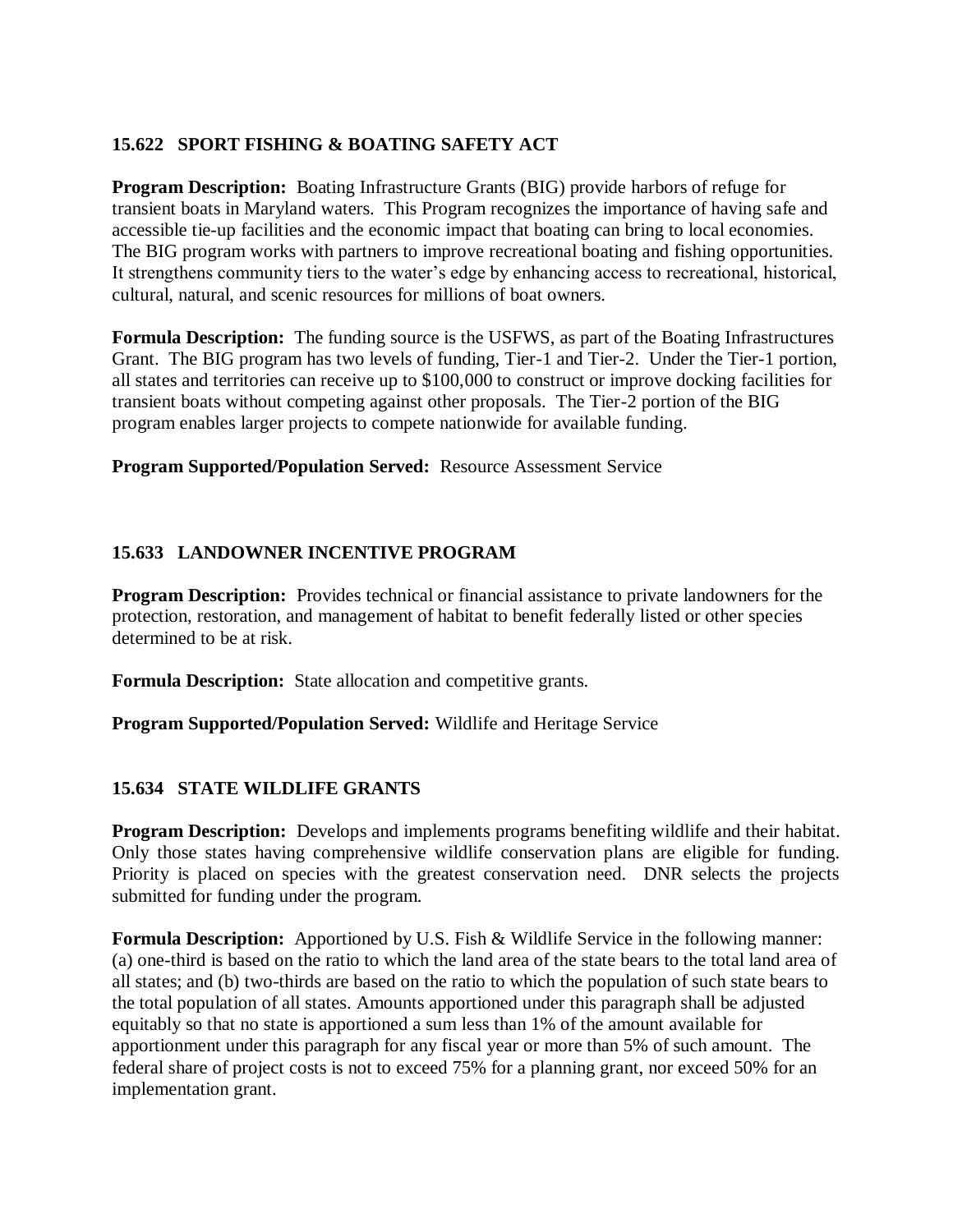**Program Supported/Population Served:** Wildlife and Heritage Service, Fisheries Service

#### **15.649 SERVICE TRAINING AND TECHNICAL ASSISTANCE**

**Program Description:** To assist in the conservation of the Nation's natural resources by supporting and providing financial resources for training, meetings, workshops and conferences to promote the public's conservation awareness. Training and technical assistance are used to enhance public awareness and understanding of natural resource conservation and preservation. Projects may include natural resources-related education, meetings, training, workshops, and conferences.

**Formula Description:** Statutory formulas are not applicable to this grant program.

**Program Supported/Population Served:** Wildlife and Heritage Services, Fisheries Service

## **15.650 MARYLAND SEA TURTLE RESEARCH GRANT**

**Program Description:** To assist in the conservation of the Nation's natural resources by providing financial assistance for land management, research, and data collection/analysis to further the preservation of natural resources. One of the State's projects is entitled "Assessing the Hydrogeology of Springs that Support Stygobromus kenkii and Stygobromus hayii." This involves research to establish a methodology to characterize the subsurface lithology and gain a better understanding of the depth and nature of the groundwater source of the creeks in which these amphipods live. Another project performed Maryland sea turtle nesting surveys, including monitoring beaches for suitability as habitat for nesting and hatchling development, and to assess prior recovery efforts of habitat restoration.

**Formula Description:** This program has no statutory formula, matching requirements, or MOE requirements.

**Program Supported/Population Served:** Wildlife and Heritage Services, Land Acquisition and Planning, Fisheries

#### **15.657 ENDANGERED SPECIES CONSERVATION – RECOVERY IMPLEMENTATION**

**Program Description:** Provide federal financial assistance to secure endangered or threatened species information, undertake restoration actions that will lead to delisting of a species, help prevent extinction of a species, or aid in the recovery of species. The purpose of the Endangered Species Act is to provide a means by which the ecosystems upon which endangered and threatened species depend may be conserved, to provide a program for the conservation of these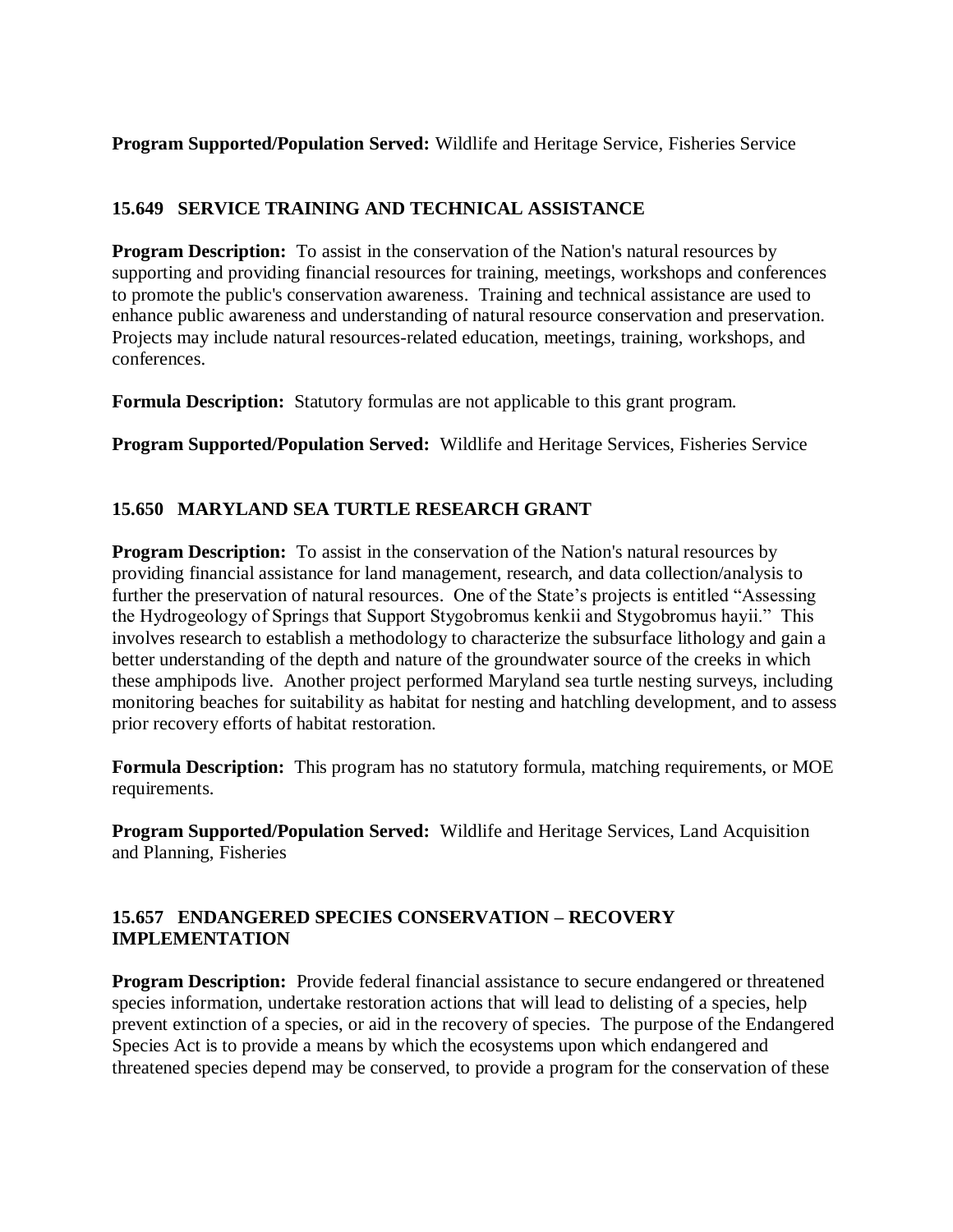species, and to take appropriate steps to achieve the purposes of treaties and conventions set forth in the law.

**Formula Description:** This program has no statutory formula, matching requirements and MOE requirements.

**Program Supported/Population Served:** Wildlife and Heritage Services, Land Acquisition and Planning, Resource Assessment Service

# **15.677 HURRICANE SANDY DISASTER RELIEF ACTIVITIES**

**Program Description:** Provide technical and financial assistance to identify, protect, conserve, manage, enhance or restore habitat and structures that have been negatively impacted by Hurricane Sandy. Funded projects relate to the relief and rebuilding activities that improve or restore habitat and structures affected by the disaster.

**Formula Description:** This program has no statutory formula, matching requirements and MOE requirements.

**Program Supported/Population Served:** Wildlife and Heritage Services, Land Acquisition and Planning, Resource Assessment Service

# **15.810 NATIONAL COOPERATIVE GEOLOGICAL MAPPING PROGRAM**

**Program Description:** To prepare new 7.5 minute quadrangle geological maps in critical areas of state concern and digitize geologic map products as recommended by the Maryland Geologic Mapping Advisory Committee.

**Formula Description:** The STATEMAP program is required by Public Law 106-148 to be carried out on a 1:1 matching basis; each recipient must match each Federal dollar with a nonfederal dollar. The nonfederal share may be contributions of services or cash provided to contractors to perform geologic mapping or other services directly applicable to proposed work on the project.

**Program Supported/Population Served:** Resource Assessment Service

# **15.814 NATIONAL GEOLOGICAL AND GEOPHYSICAL DATA PRESERVATION PROGRAM**

**Program Description:** To preserve and provide access to geological, geophysical, and engineering samples (and any related data) that have been extracted from the Earth, to improve the breadth of information available, to inform science and decision making now and in the future.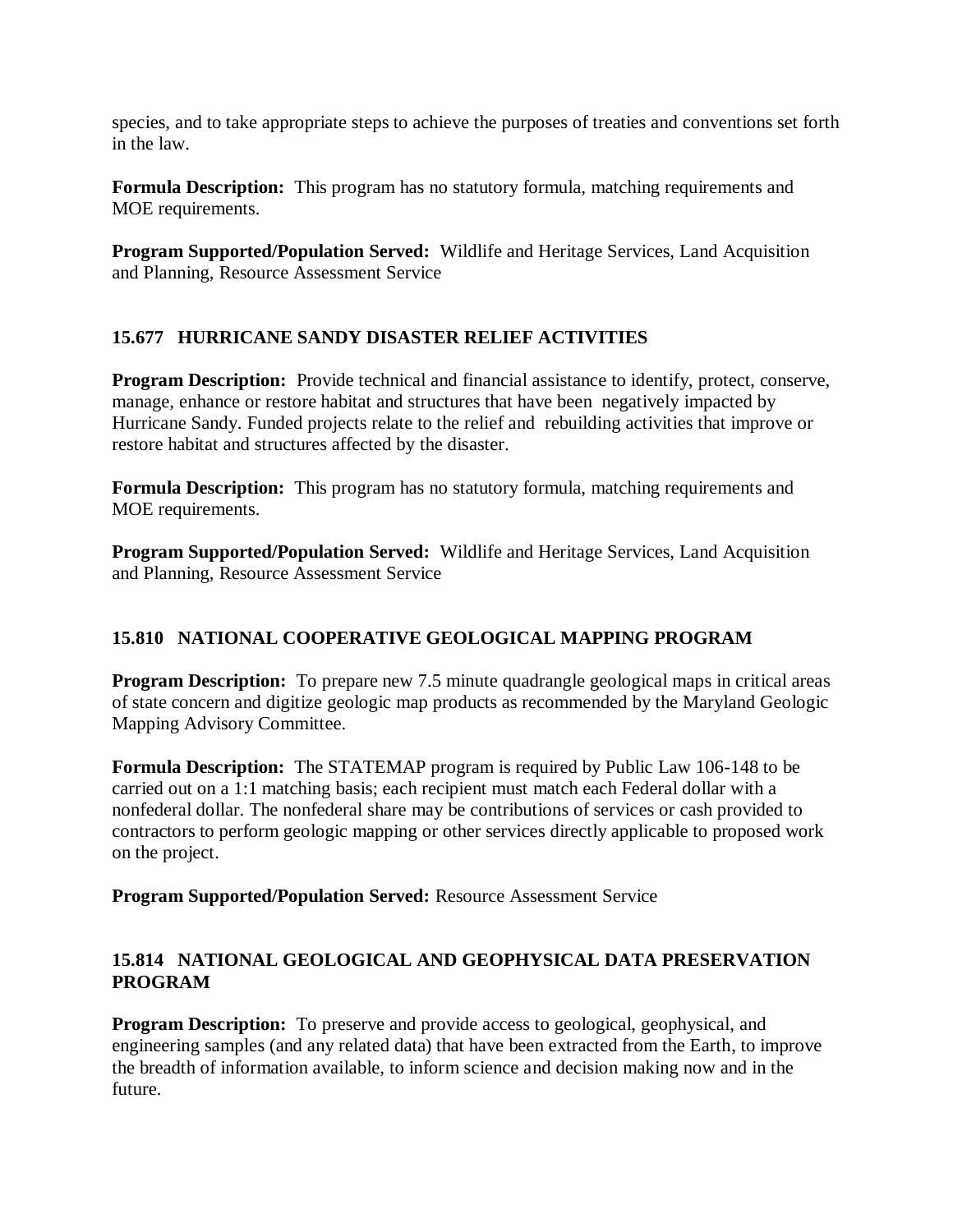#### **Formula Description:** Project grants.

#### **Program Supported/Population Served:** Resource Assessment Service

## **15.916 OUTDOOR RECREATION – ACQUISITION, DEVELOPMENT AND PLANNING**

**Program Description:** The Outdoor Recreation program provides matching grants to Maryland for the acquisition and development of public outdoor recreation areas, facilities, and open space. The program is intended to create and maintain a nationwide legacy of high quality recreation areas, facilities, and open space providing resource conservation, and to stimulate non-federal investments in the protection and maintenance of recreational and natural resources across the United States.

**Formula Description:** The Land and Water Conservation Fund Act specify that not more than 50 percent of the project cost may be federally financed. Under certain conditions, all or part of the project Sponsor's matching share may be from certain other Federal assistance programs.

**Program Supported/Population Served:** Land Acquisition and Planning

#### **15.928 CIVIL WAR BATTLEFIELD LAND ACQUISITION GRANTS**

**Program Description:** To assist States and local communities acquire and preserve threatened battlefield land from the Revolutionary War, War of 1812, and Civil War.

**Formula Description:** Statutory formulas are not applicable to this program. Matching Requirements: 50% Recipient/non-federal cost share is required under this program. MOE requirements are not applicable to this program.

**Program Supported/Population Served:** Land Acquisition and Planning

#### **15.954 NATIONAL PARK SERVICE CONSERVATION, PROTECTION, OUTREACH, AND EDUCATION**

**Program Description:** To support projects complementary to National Park Service program efforts in resource conservation and protection, historical preservation and environmental sustainability. These projects may include but are not limited to research, education, outdoor recreation and community outreach and safety. The objectives include promoting the use of culturally diverse resources and environmental advocacy in collaboration and cooperation with state, tribal, and local governments, nonprofit organizations and educational institutions.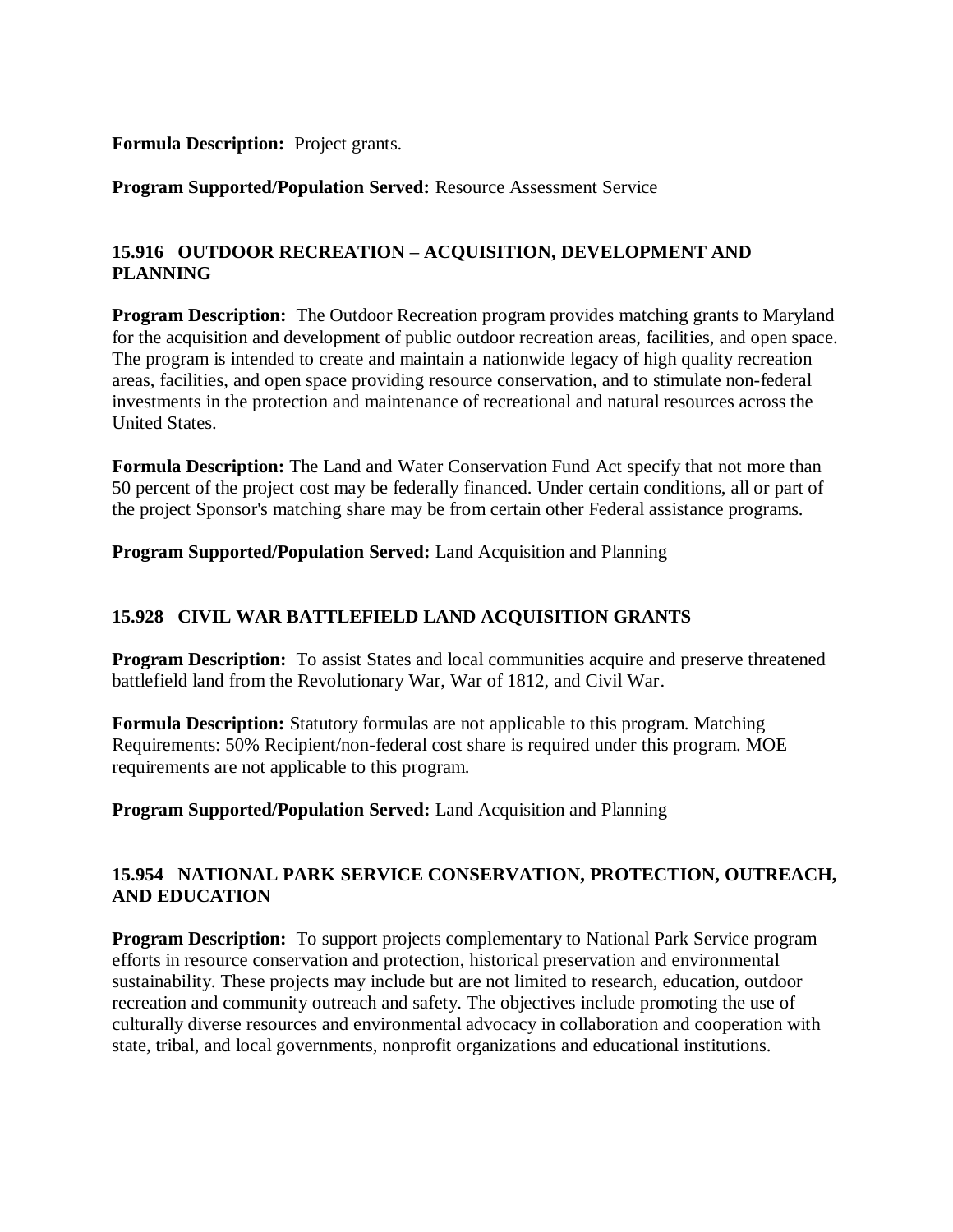**Formula Description:** Statutory formulas are not applicable to this program. Matching Requirements: Recipients may share some project or program costs. The cost-sharing arrangements are developed between NPS and the recipients in advance of the program unless otherwise stated by Congress. MOE requirements are not applicable to this program.

#### **Program Supported/Population Served:** Park Service

## **16.922 EQUITABLE SHARING PROGRAM**

**Program Description:** This program removes tools of crime from criminal organizations, deters crime, deprives wrongdoers of their criminal proceeds and recovers property that may be used to compensate victims. Fosters cooperation among federal, state and local law enforcement agencies.

**Formula Description:** This program has no statutory formula, matching requirements and MOE requirements.

**Program Supported/Population Served:** Natural Resources Police

## **66.466 CHESAPEAKE BAY PROGRAM**

**Program Description:** Expands and strengthens cooperative efforts to restore and protect the Chesapeake Bay. EPA's funding priority is to achieve the goals and commitments established in the Chesapeake 2000 agreement. Assistance agreements are awarded to: non-profit organizations, state and local governments, colleges, universities, and interstate agencies. Types of projects awarded range from monitoring bay toxins to environmental education.

**Formula Description:** State agencies applying for implementation (Section 117) and monitoring grants must identify a 50% cost share of total project costs. Applicants applying for small watershed grants must commit to a cost share of 25% of the total project cost. The cost of salaries and fringe benefits incurred in administering the grant may not exceed 10% of the grant amount. Applications and final proposals are evaluated by the Chesapeake Bay Program Office to determine the adequacy of the application. Each application is subject to administrative review by the Region III Grants Management Office to determine whether all administrative requirements have been met.

**Program Supported/Population Served:** Resource Assessment Service, Chesapeake and Coastal Service, Fisheries Service

#### **97.012 BOATING SAFETY FINANCIAL ASSISTANCE**

**Program Description:** These funds provide the basis for the Maryland Natural Resources Police's boating safety programs, which include enforcement of boating laws for more than